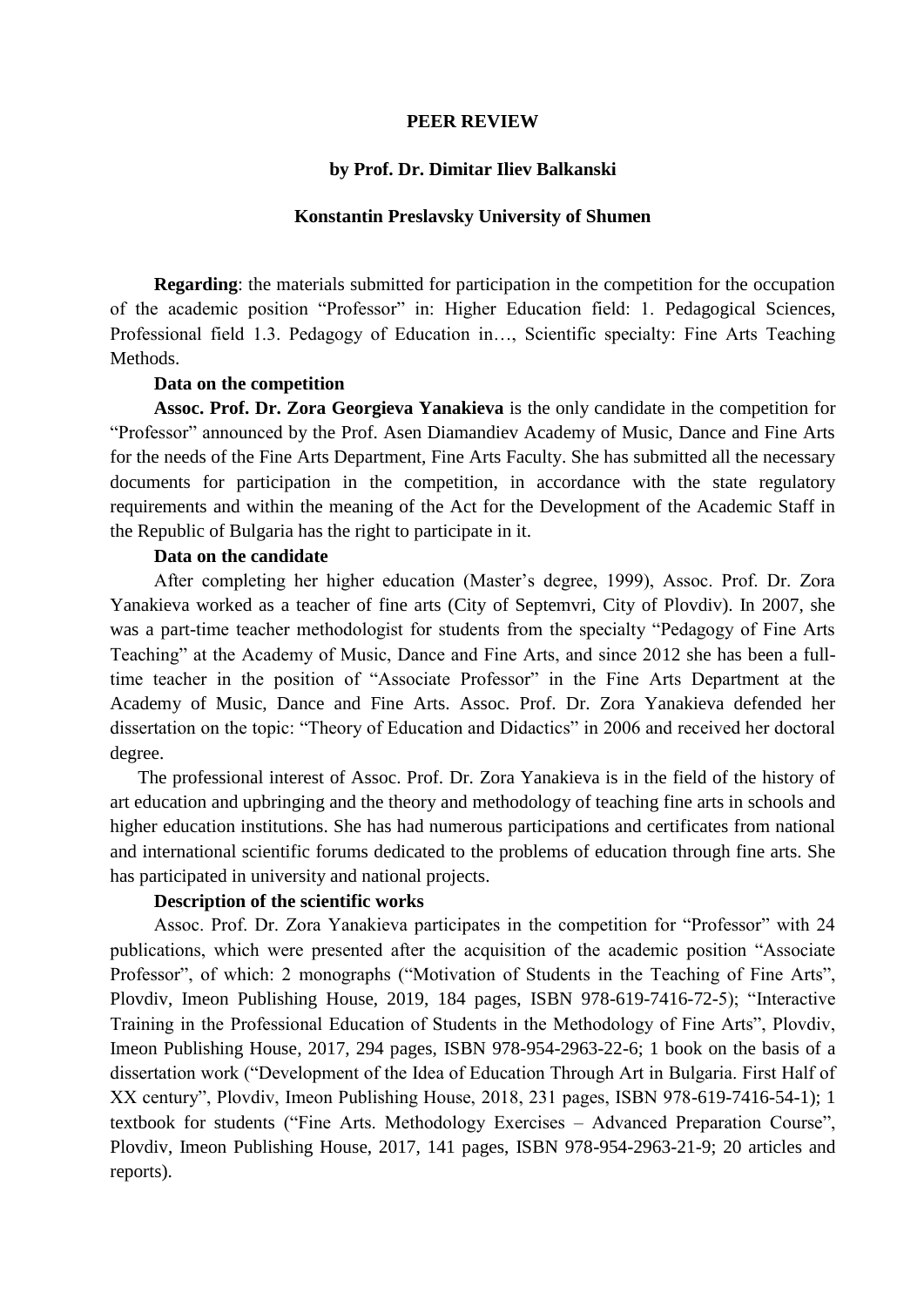All works in the list, presented by Assoc. Prof. Dr. Zora Yanakieva, have been published (except for 3 articles, which are in the process of printing) and are directly related to the subject of the announced competition for "Professor" in the scientific specialty "Fine Arts Teaching Methods". They were prepared in the interval 2012 – 2019 and show the strong publication activity of the candidate.

In my opinion, special attention should be paid to the two monographs. The "Motivation of Students in the Teaching of Fine Arts" discusses the theoretical foundations of the motivation for implementation of the educational activity and its didactic aspects in the teaching of fine arts. At the end of the monograph, a comparative analysis of the results of the study conducted with the students is made. In the monograph "Interactive Training in the Professional Education of Students in the Methodology of Fine Arts" the author thoroughly examines the interactive training in the methodology of fine arts in higher education institutions. Specific content and topics of the interactive training exercises are presented with appropriate diagnostic procedures to take into account the achievements of the application of interactive training.

Extremely useful for the preparation of the future art teachers is the textbook "Fine Arts. Methodology Exercises – Advanced Preparation Course", which presents the didactic aspects of the methodology exercises in the master's program. A thematic content of the exercises is offered, including enhancement of the pedagogical competences and an assessment of the achievements in the preparation of students according to the methodology.

Particularly significant and necessary for the theory and pedagogical practice is the book of Assoc. Prof. Dr. Zora Yanakieva (in collaboration with N. Boyadzhieva): "Development of the Idea of Education through Art in Bulgaria. First Half of XX century". It describes and analyzes the emergence and development of the idea of upbringing and education through fine arts in Bulgaria in the first decades of the twentieth century, focusing on the role of the artistic press in shaping the aesthetic and artistic culture of adolescents.

The articles and reports include topics that highlight the problems of fine arts education and the new aspects of school and higher education in the field.

The monographs, the textbook, the book and the articles of the author are directed and help to involve students in the educational process of fine arts in the general education school and teach them to apply innovative ideas and methods in accordance with their abilities and interests.

## **Scientific contributions**

The presented scientific documents have theoretical and applied and practical nature and the following important contributions can be highlighted in them:

1. In accordance with the specifics of art education, pedagogical theory and practice is enriched by clarification of theoretical and methodological problems related to the education of students in the field of art education and upbringing;

2. A purposeful theoretical and empirical study of interactive learning is made, included in the formation of students' professional training in the Fine Arts Teaching Methods. The possibilities and advantages of the interactive methods for conducting effective, motivating and attractive training are clarified;

3. The didactic stimuli of the impact of the educational environment to motivate students to study in the art of teaching are theoretically researched and analyzed. Experimental models for motivational training of students of different ethnicities, ages and types of school preparation are created and tested;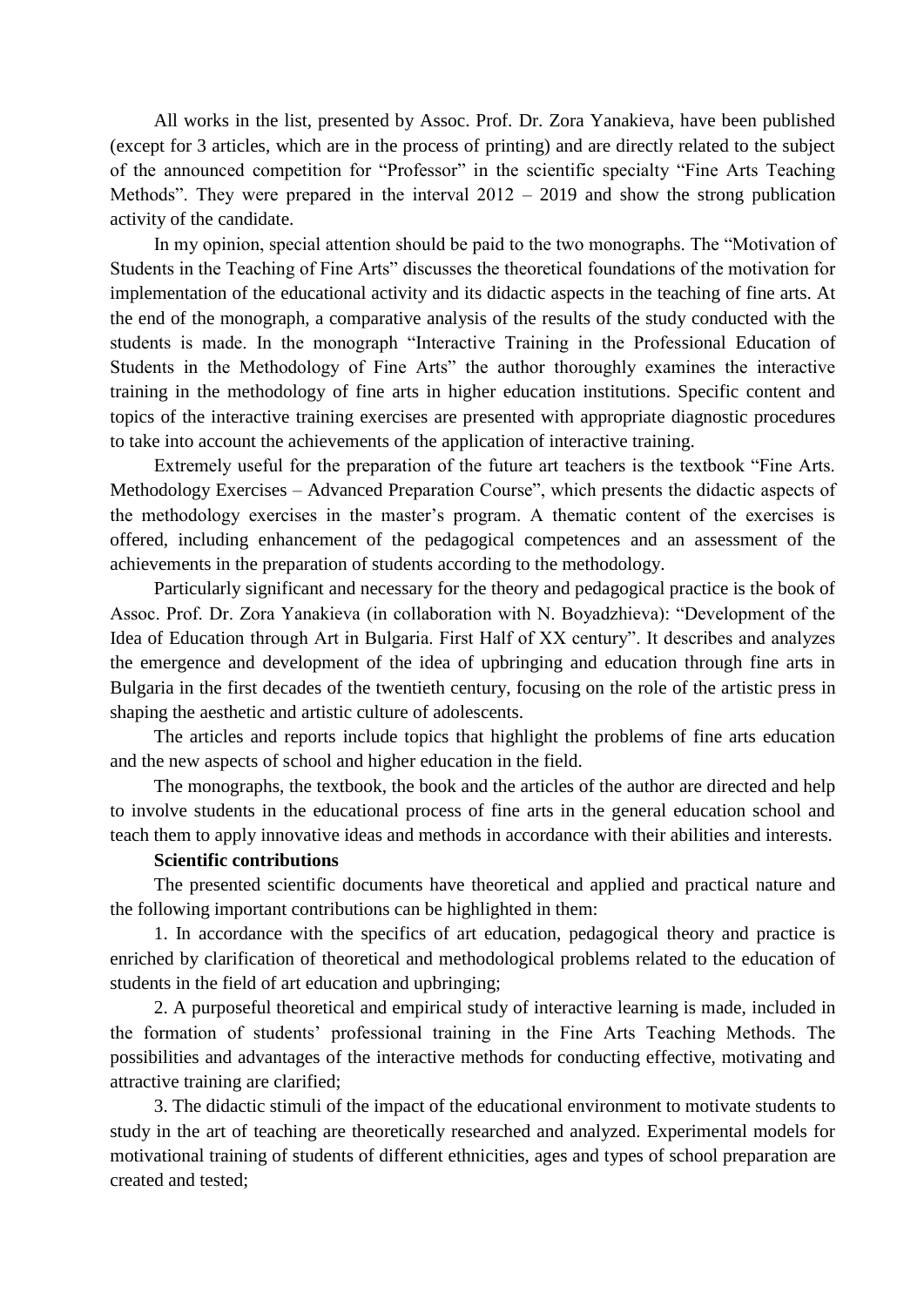4. Exercises for the training of students in the Fine Arts Teaching Methods in Bachelor's and Master's degrees, necessary for enriching the level of their professional and pedagogical competences and generating creative ideas, are developed. The exercises are applied in an exemplary pedagogical environment, which creates an opportunity for a more comprehensive mastery of the educational content on an applied and practical basis;

5. The necessity of the establishment of a system of indicators for complex assessment and self-assessment of the academic achievements in the vocational training of students in the specialty "Pedagogy of Fine Arts Teaching", ensuring transparency and objectivity of the assessment process, is clarified;

6. An in-depth study of children's and adolescent periodicals in the first half of the twentieth century is carried out in terms of its educational impact on the fine arts, proving the role of specialized fiction in the establishment of aesthetic and artistic culture in adolescents.

## **Teaching activities**

The report on the academic workload (463 of exercises, of which 40 hours of lectures) of Assoc. Prof. Dr. Zora Yanakieva shows that she carries out teaching activities (lectures, exercises) with students in the specialty "Pedagogy of Fine Arts Teaching", Bachelor's and Master's degrees, in the disciplines – "Fine Arts Teaching Methods", "Pedagogical Practice in Class", etc.

Assoc. Prof. Dr. Zora Georgieva Yanakieva participates in the development and updating of curricula and plans in the specialty "Pedagogy of Fine Arts Teaching" – for Bachelor's and Master's degrees and for doctoral programs. She also participates in exam committees for semester and state exams and in the preparation of didactic training materials. For the period after the acquisition of the academic position "Associate Professor" she was the scientific adviser of two PhD students who successfully defended their theses and other two who acquired the right of defense. Under her scientific guidance, 7 graduates from the specialty "Pedagogy of Fine Arts Teaching" have defended their theses. She has been a member of a scientific jury and has prepared reviews and dissertation opinions. She has organized numerous exhibitions of children and student art. She has prepared a large number of undergraduate and doctoral students for public appearances and conferences.

As a confirmation of her active pedagogical work in the specialized press, numerous citations of the candidate in monographs (2 pieces) and in non-refereed journals with scientific review (22 pieces) were noted.

The candidate's administrative activity is responsible and diverse: Vice-Chairman of the Control Board of the Academy of Music, Dance and Fine Arts (from 2015 up to today); acting Dean of the Faculty of Fine Arts (2016); Member of the Academic Council of the Academy of Music, Dance and Fine Arts (2014-2015); Secretary of the Attestation Committee of the Faculty of Fine Arts (2013-2017) and others.

## **Conclusion**

Given the undisputed qualities of the scientific production, which includes topics and identifies new aspects of education that broaden the range of the issues in the teaching of fine arts in the general and higher education institutions, I strongly recommend to the distinguished Scientific Jury to give a **positive assessment** of the application by proposing Assoc. Prof. Dr. Zora Georgieva Yanakieva to be awarded the academic position of "Professor" on: Higher Education field: 1. Pedagogical Sciences, Professional field 1.3. Pedagogy of Education in…,